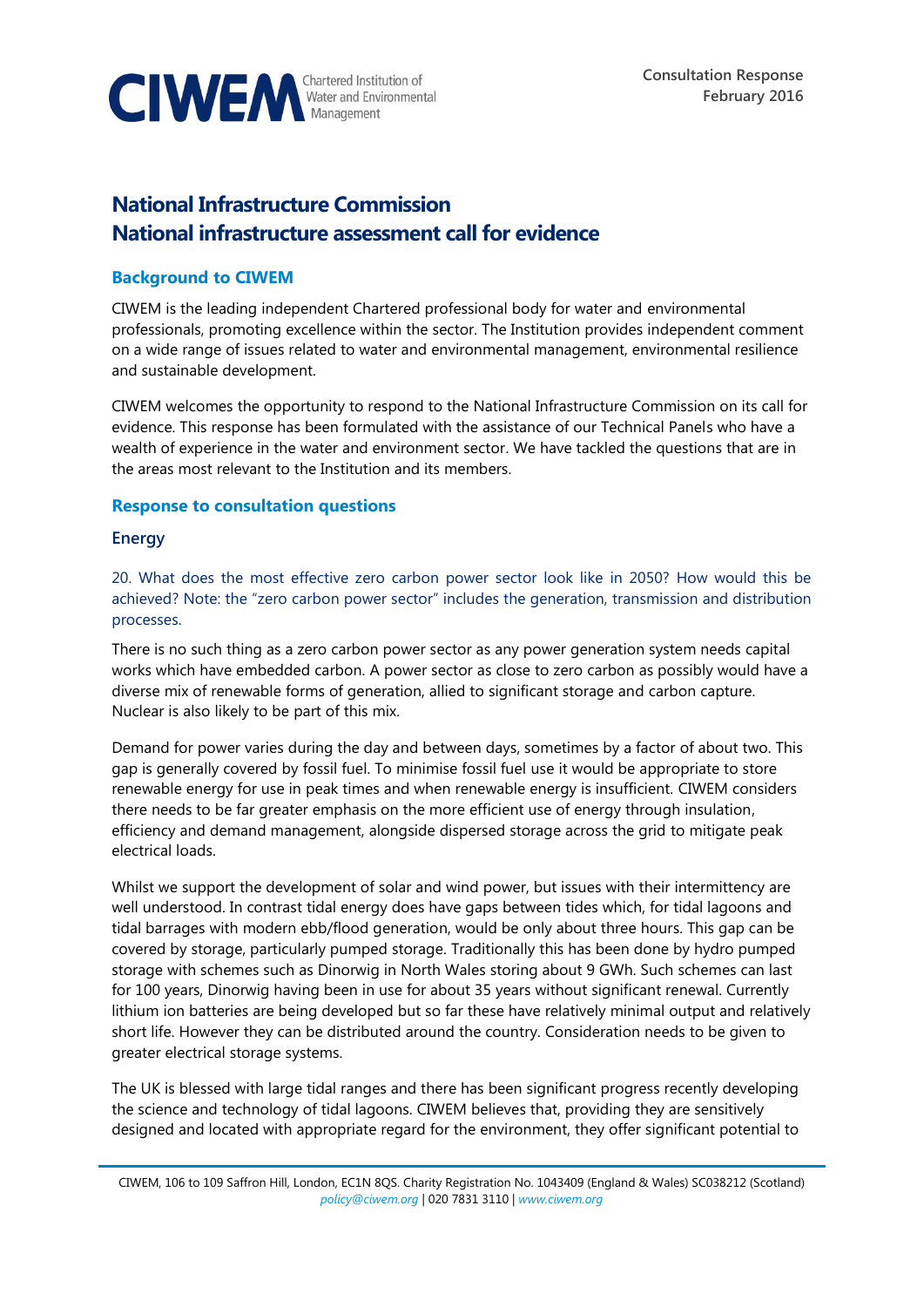harness this natural resource. Assuming the Swansea lagoon goes ahead, the hydrological and ecological impacts should be monitored in detail. This can then be used to review the Severn Barrage scheme in light of new technological development since the time of the last review, which may significantly mitigate environmental impacts on intertidal habitats.

Vehicles could be part of the storage system by storing electricity in the batteries of electric cars. However there are several potential problems with this. At times when the grid would want to withdraw the energy to meet peak demand, generally in the evening, the cars may not be connected to the grid and most electrical loads in houses and businesses occur when people arrive (often having just exited a vehicle), so the process that gives rise to demand is not coincident with the need to charge vehicles. This needs careful thought on how it could be implemented. There has been a concern that charging will overload the grid. This is false; provided charging is staggered and synchronised it is entirely possible to charge with little impact on peak demand.

## **Water and wastewater (drainage and sewerage)**

22. What are most effective interventions to ensure the difference between supply and demand for water is addressed, particularly in those parts of the country where the difference will become most acute? Note: "demand" includes domestic, commercial, power generation and other major sources of demand.

In general climate change, demographic change, economics and environmental legislation all necessitate a more integrated approach to the management of water in the UK. In the UK our institutional arrangements for managing water have developed and remain in 'silos'. We also have an underlying problem in that we continue to develop in the south east where water availability issues are greatest.

Most of our sustainable groundwater is already fully committed, and during droughts there is little water in some of the rivers that is not required to maintain a healthy environment. Supply side solutions, including new sources and water transfers should be used alongside demand management approaches. On the supply side, encouraging indirect potable reuse schemes, e.g. aquifer recharge with wastewater effluent and encouraging better interconnectivity between the supply networks of adiacent water companies.

Water efficiency and demand management offers an area where incremental changes can be made towards more resilient systems (e.g. increased metering alongside tariff responses to water availability and use, reducing demand through improved customer behaviour). A big challenge in this area is communicating the risks around water scarcity when it is not seen more widely as a big societal risk. Raising customer awareness of the water they use can only help serve this and will improve the willingness to pay for improved resilience. There is a need to understand the value of water in different contexts and locations as currently water is undervalued.

Much of the water we use for non-potable purposes such as industrial applications, toilet flushing and irrigation, is unnecessarily treated to potable-water standards (we only need 3% of our water to be potable in the domestic context). Opportunities for increasing non-potable water use will translate into energy saving too, with efficiency on treatment process power and pumping.

#### **Leakage**

The industry average leakage level is about 20% of the amount put into supply. Several overseas suppliers have a much lower level. Current water company water resources management plans show little further reduction in leakage which for some companies is over 25%. Water companies should be encouraged to lower leakage significantly further.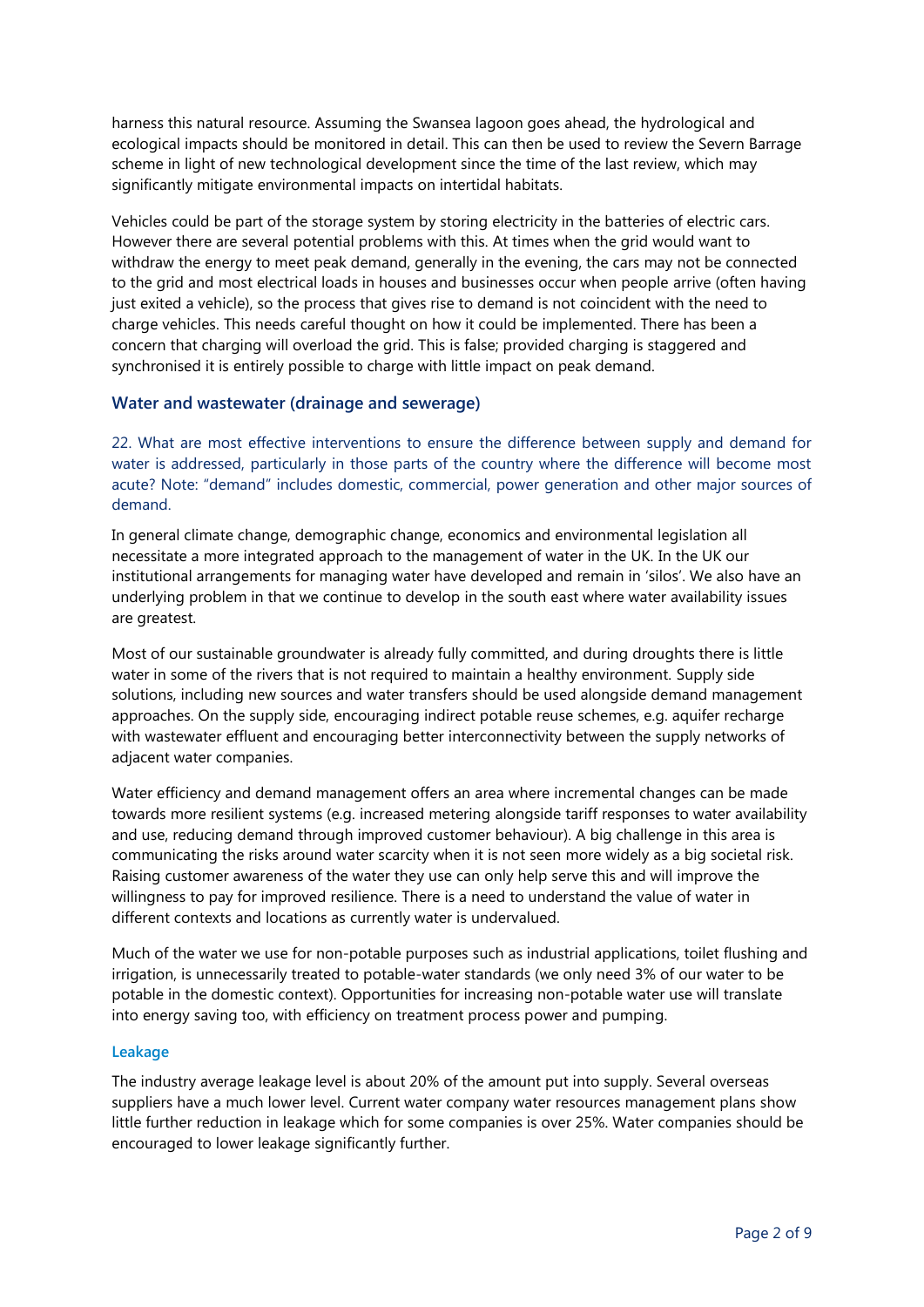Leakage reduction is a fundamental part of demand management and depends critically on water companies 'doing their bit' (and being able to demonstrate that they are doing so against easily understood targets). Good data are essential to understand current rates of consumption, to forecast consumption and to evaluate the cost-effectiveness of water efficiency, water balance, consumption, leakage and conservation interventions. We recommend greater consistency in measuring and estimating consumption and leakage and greater sharing of data, particularly between water companies, where there are clear financial and statistical benefits from working at scale.

Company ownership of supply pipes will also help identify leaks. Water UK state that around 30% of leakage is estimated to arise from customer-owned water supply pipes $1$ .

#### **Metering**

Households that are metered use about 10% less water than unmetered households. Southern Water found metering reduced consumption by 16%. Current meter penetration is about 55%, with Southern about 85%. Water companies should be encouraged to substantially increase metering penetration.

Getting full metering (or as close as technically practical) is critical. Whilst offering companies the mechanism to compulsorily meter is useful, the customer base is often suspicious of why this would be done, especially where the area is not perceived to have water resources 'problems'. Regulators and government put the emphasis on the water companies to promote metering, however we consider this should be driven by strong policy as the benefits are recognised.

CIWEM supports a move to smart metering which has extensive benefits beyond 'dumb' metering and intermediate options such as automatic meter reading (AMR). Thames Water are installing smart meters on households and thus obtaining real time information of flows. Thus, once sufficient meter penetration has been achieved, Thames should be able to identify leakage and wastage much more quickly and efficiently. Thus these should reduce significantly.

Compulsory metering would help with unmeasured consumption and smart metering would go some way to helping with data.

Initiatives such as the Green Deal had the potential to integrate water and energy efficiency and a 2012 UKWIR project demonstrated the quantitative and qualitative benefits of such programmes. However national programmes seem unlikely without a significant change in government policy and local programmes have more potential in the short term. Most water using appliances in a home are long lasting. New houses should be required to be to a lower water use standard than currently.<sup>2</sup>

#### **Waste water reuse**

-

Currently significant indirect reuse of wastewater occurs. As an example, Oxford's treated wastewater is diluted in the River Thames and some pumped out to be stored and treated to become part of London's water supply. The great advantage of waste water reuse is that the source is largely there throughout any drought of whatever length and severity. Greater use should be made of reused wastewater, especially when it would otherwise be discharged directly to the sea. Already the Langford scheme in Essex treats wastewater from Chelmsford that would otherwise be discharged into the tidal Blackwater, treats it to a higher standard and puts it into the Chelmer and thence into Hanningfield reservoir for public supply. Thames Water have a proposal to take Mogden STW effluent, treat it further and then use it to be part of the Teddington residual flow, thus releasing the same amount of

<sup>&</sup>lt;sup>1</sup> For more information please see CIWEM's policy statement: [http://www.ciwem.org/wp](http://www.ciwem.org/wp-content/uploads/2016/04/Water-supply-pipes.pdf)[content/uploads/2016/04/Water-supply-pipes.pdf](http://www.ciwem.org/wp-content/uploads/2016/04/Water-supply-pipes.pdf)

<sup>2</sup> For further information see CIWEM's 2016 report: *Water Efficiency helping customers to use less water in their homes* <http://www.ciwem.org/wp-content/uploads/2016/02/Water-Efficiency.compressed.pdf>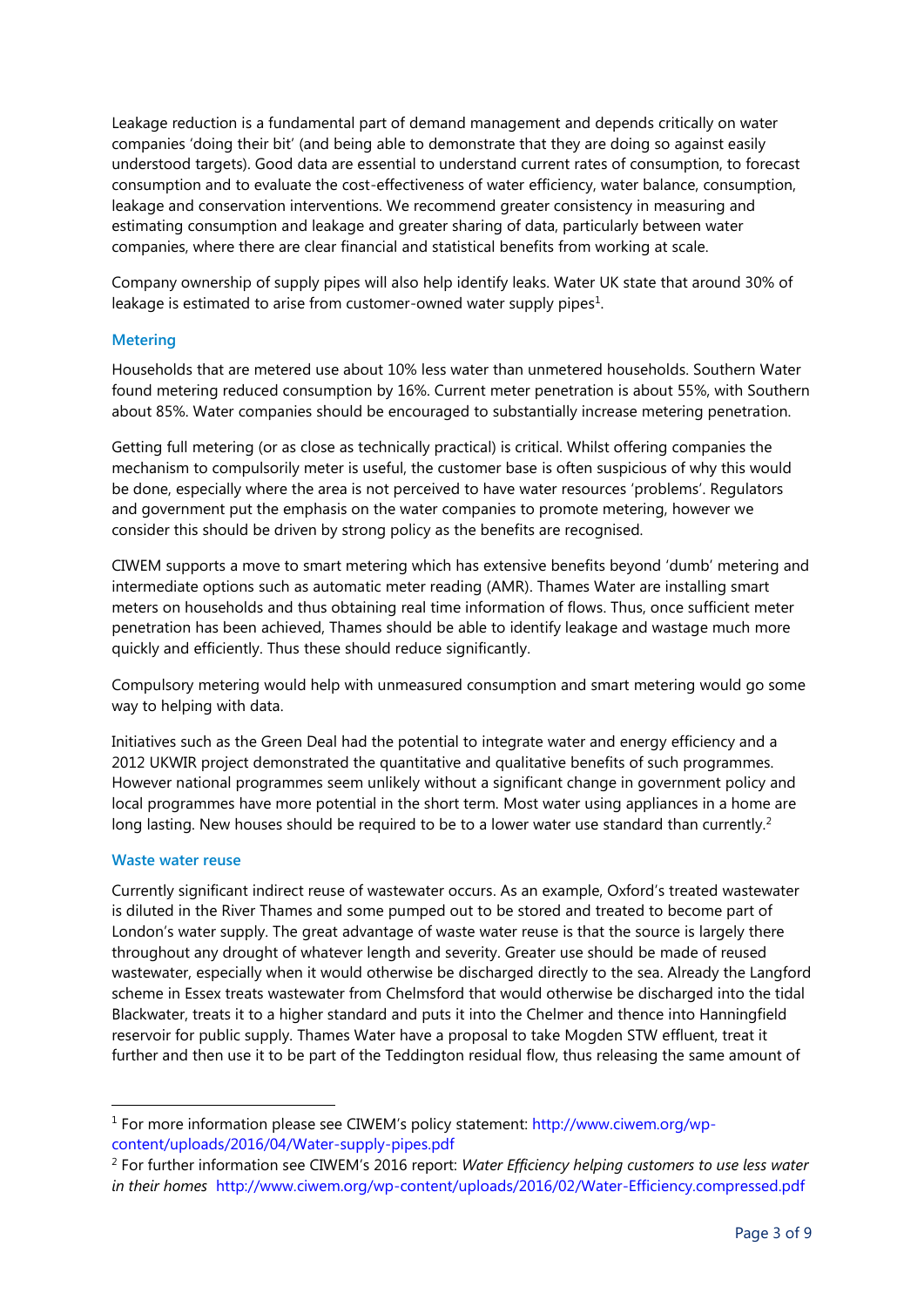river water. Southern Water has plans to recirculate wastewater that has been treated further. Where security of public water supply quality can be maintained, such action should be encouraged.

Water UK have recently produced a long term water resources strategy. As part of this United Utilities would divert water from Vyrnwy reservoir, which currently supplies Liverpool and Manchester, to flow down the Severn to near Gloucester and then be pumped over the Cotswold to flow down the Thames to London. United Utilities would have had a substantial drop in demand for industrial water and would take the remaining balance from the Lake District. Thus, for limited new investment, London would effectively be supplied from the Lake District.

23. What are the most effective interventions to ensure that drainage and sewerage capacity is sufficient to meet future demand? Note: this can include, but is not necessarily limited to, governance frameworks across the country.

The most effective interventions to ensure that drainage and sewerage capacity is sufficient to meet future demand are to:

- 1. Keep surface water from new developments out of combined systems and separating surface water out wherever opportunities arise.
- 2. To create overland flood exceedance routes in to minimise damage where systems capacity is exceeded.

Progressive surface water separation has been used extensively in Switzerland to manage capacity. Removal of a relatively small proportion of surface water from a combined system can give capacity to admit a significant increase in foul flows from new developments.

Increasing green space in urban areas can increase natural infiltration and reduce run-off helping to reduce flood risk and the transportation of pollutants. Urban layout and landscape should be carefully designed to allow the space for flood water to pass freely along pathways. Roads and streets constitute up to 70% of impervious areas in urban areas and as such they act as major conveyors of storm water and an important flow path when the drains beneath them are full to capacity.

## **Sustainable drainage systems (SuDS)**

SuDS help to reduce urban diffuse pollution. They minimise surface water runoff with permeable surfaces, filters, storage areas, wetlands and balancing ponds. This helps to protect water quality and provide a habitat for wildlife in urban watercourses. SuDS reduce water treatment costs by improving water quality at the source rather than 'end of pipe'. The collective benefits of SuDS schemes provide a more cost effective solution and offer numerous benefits compared with traditional systems.

The Victorians pioneered the drainage system that we take for granted today but, as we build more developments, this approach needs to be used alongside modern, more sustainable options that work with nature. Ofwat estimates that about half of average annual flooding incidents are a result of the capacity of the drainage system being exceeded.

Well-designed SuDS can be built affordably and without delay in nearly all kinds of development as well as retrofitted in established developments. Arguments for not delivering SuDS on the basis of site constraints may be overstated and the range of options available means it is nearly always possible to incorporate some measures. SuDS are a cost effective alternative to conventional drainage when included early in the planning process and it is the failure to consider SuDS from the very start of a development's design that is a significant barrier to efficient delivery. They are far from the brake on development they may be portrayed as, given the diversity of options and techniques available.

The implementation of Schedule 3 of the Flood and Water Management Act 2010 was shelved by Government. A revised approach was announced based on 'strengthening' the planning system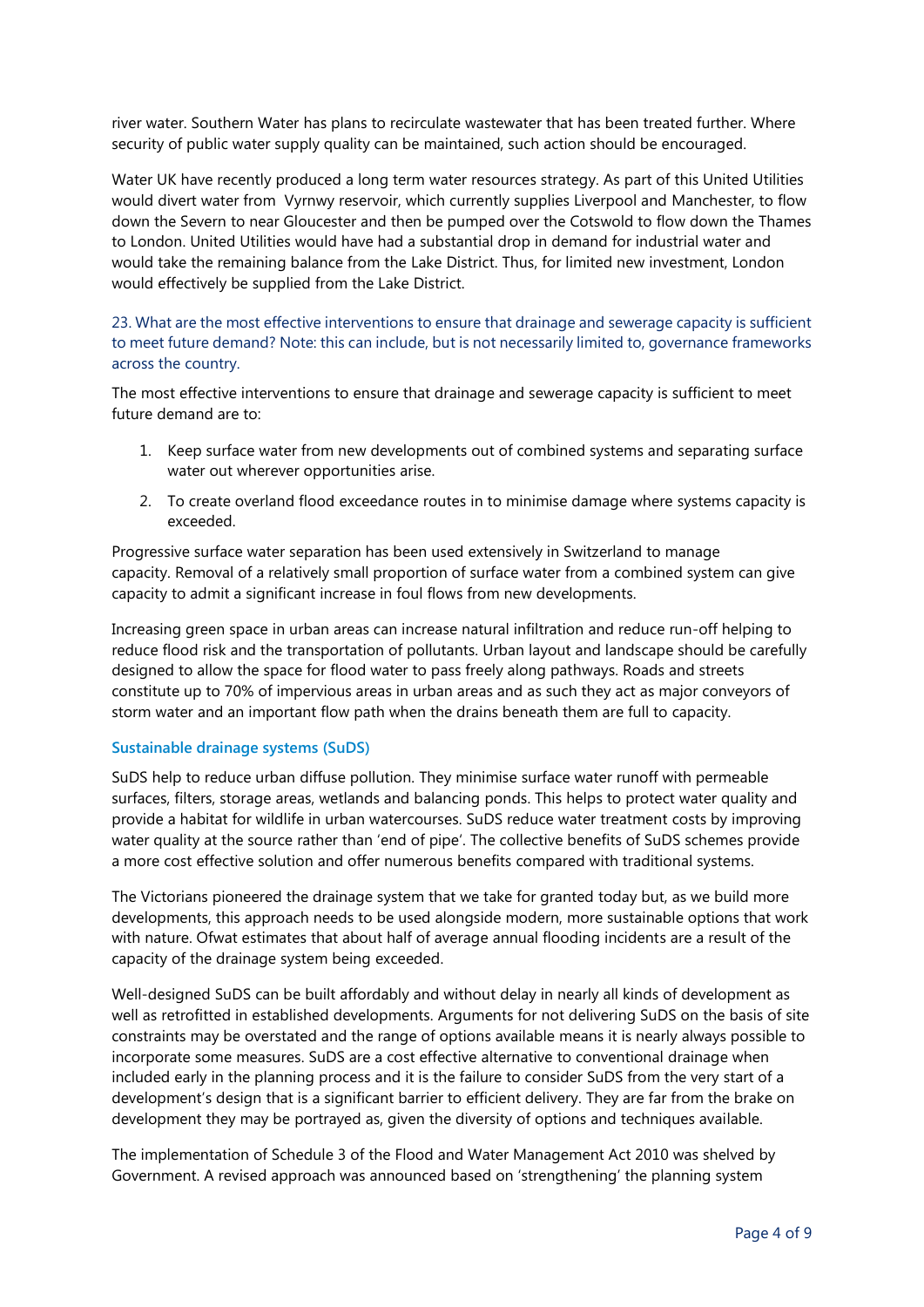(through the National Planning Policy Framework), to create an 'expectation' that major planning applications (i.e. those of ten dwellings or more) would include SuDS. Yet our research<sup>3</sup> published in February indicates that the vast majority involved in delivering SuDS consider current policy is ineffective with many new homes built without the full benefit of SuDS.

The main barrier to wide scale retrofit SuDS implementation in the UK is institutional, not technical. A policy that demands SuDS to be considered from the outset would ensure that they are well designed and implemented, delivering cost savings and so much more: Amenity, biodiversity and water quantity and quality benefits. The Government is reviewing the law and policy in England that requires SuDS to be included in new developments. Significantly greater effort should be invested in delivering sustainable drainage and green infrastructure both in new and existing developments than is currently the case. We urge the NIC to look further at SuDS should the government's review not result in change to policy or standards.

## 24. How can we most effectively manage our water supply, wastewater and flood risk management systems using a whole catchment approach?

This question should also include the use of the catchment for food and energy production. Catchments have so much more in the way of benefits (e.g. ecosystem services) and should not just be looked at through the lens of water and flooding. Although the catchment based approach started as a water quality initiative, the wider benefits of this approach for water resources, biodiversity and flood management are obvious, and further integration of activities and funding to achieve diverse outcomes should be strongly encouraged. The establishment of catchment partnerships in each catchment is key to achieving benefits for water and land use management. Schemes which engage with water polluters, e.g. farmers, pesticide industry will be far more effective.

There is a need to consider the full (ecosystem service) values associated with catchment management in order to make effective decisions. Both of these require effective economic analyses. At the UK Water Economics Forum those present agreed the most important economic issue facing UK water companies over the next 12 months was identified as taking on board natural capital accounting.

There is recognition amongst water economics professionals that in order to improve strategic planning in relation to water use there are some fundamental issues that need to be addressed:

- 1. adoption of the natural capital / ecosystem services approach,
- 2. improving business planning via economic valuation,

 $\overline{\phantom{a}}$ 

3. water pricing and the value of water (and the implications for abstraction).

There is beginning to be a more positive approach and dialogue towards the way that agricultural land is considered in flood risk management. The catchment based approach and payment for ecosystem services could assist in paying farmers to flood farmland where it is better used to store water to protect communities downstream.

<sup>3</sup> For more information please see CIWEM's 2017 report: *A place for SuDS?* [www.ciwem.org/suds](http://www.ciwem.org/suds)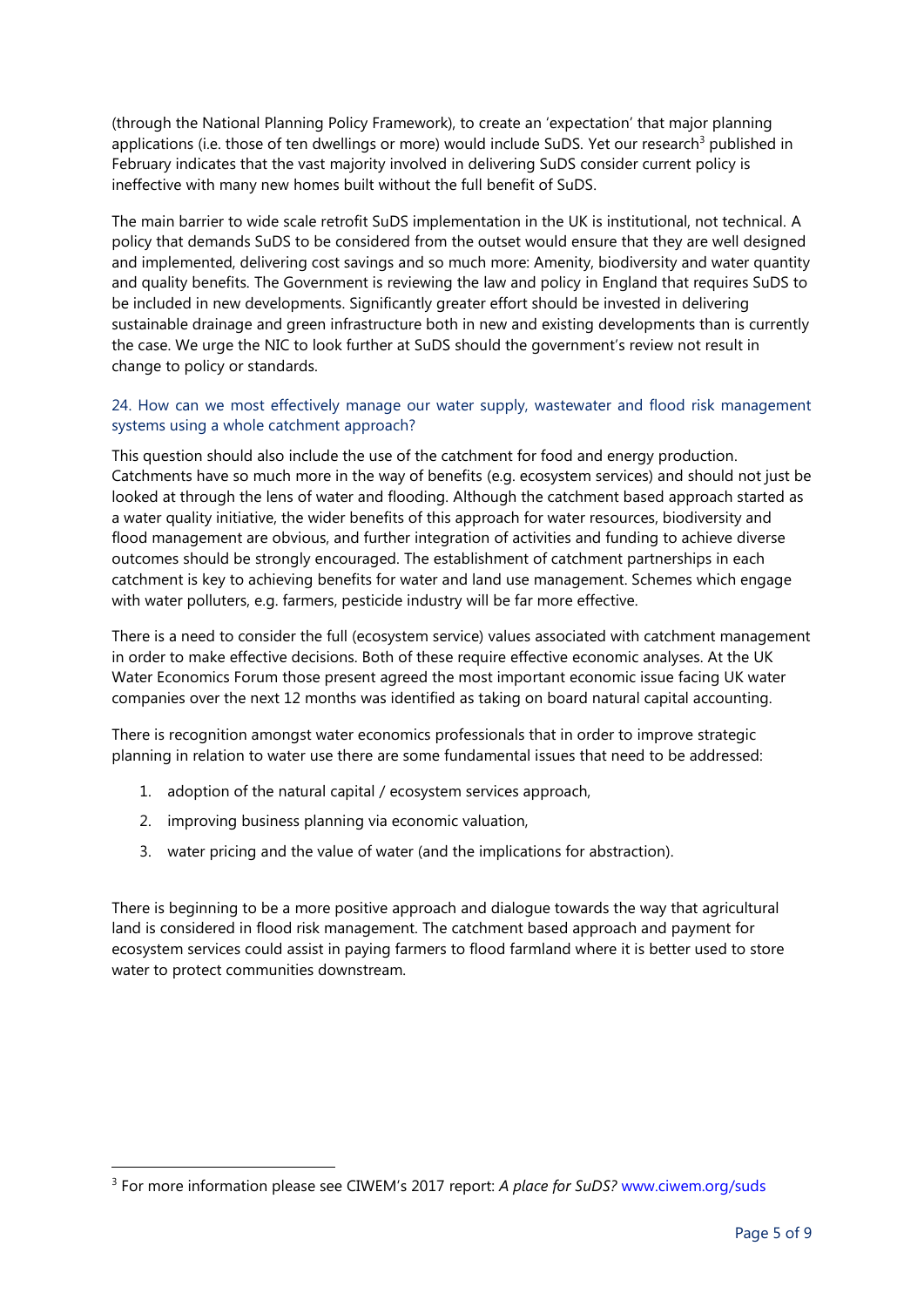## **Flood risk management**

 $\overline{a}$ 

25. What level of flood resilience should the UK aim to achieve, balancing costs, development pressure and the long-term risks posed by climate change?

There is no strategic plan for managing flood risk in England. Responsibility for managing flood risk lies with many different agencies, often working to different standards of protection and this makes managing and funding flood mitigation measures a challenging process.

The Government's intention is to reduce risk by around five percent by 2021 and reduce expected annual damages by 12 per cent to 2050. This is to provide the optimum return on investment as beyond this point it becomes increasingly expensive to lower the risk further. However there is limited understanding of this with a perception from many that they are owed full protection from flooding and the public purse will pay for it. There is also a reality that sometimes we simply live in places that are no longer appropriate. Some places in the Somerset Levels or communities on rapidly eroding coasts for instance are cases for migration.

The Government is under no legal duty to provide flood risk management or provide protection to a certain standard. It is however under increasing pressure to adequately manage flood risk for both the societal and economic costs it can cause. Since the majority of funding is provided by the Government, every taxpayer pays towards flood risk management under the current arrangements. The approach in the UK is often compared to the Netherlands, where there is a legal commitment to flood safety standards. The UK's hydrology and geology is far more complex so it is comparably more expensive to lower flood risk. In the Netherlands there is a lot more political and public support for FCERM measures and this may be because two thirds of the land area is at risk, compared to around 15 per cent in the UK.

In recent years national funding to meet national priorities has shifted to one that is now based on both national and local funding and more local choice (the partnership funding era from 2012). CIWEM supports the emphasis on partnership funding as it aims to increase the number of schemes being supported, increases local choice and should lead to an increase in external contributions. It introduces the concept that beneficiaries should contribute towards schemes from which they derive gain, which would not otherwise go ahead.

CIWEM considers that the current priorities for allocating funds for flood defence schemes are appropriate, however partnership funding needs to be monitored to ensure it is delivering enough schemes and helping the most vulnerable. There is still some confusion in the general public and media as to how the new funding framework operates and who is responsible for managing residual flood risk. There needs to be a national conversation about what level of flood risk is acceptable and at what public cost. For a full discussion of flood funding and priorities please see CIWEM 2015.<sup>4</sup>

Setting of an acceptable return period is difficult because of the increasingly extreme climate we will be encountering. Even existing defences will not provide the planned 1:100 year protection if the statistical chance of such heavy rainfall in any given year has doubled. The latest climate science<sup>5</sup> suggests that future extreme rainfall may be higher than existing UK climate change allowances for rainfall intensity, largely due to summer convective storms such as those experienced in 2007 and

<sup>4</sup> CIWEM. 2015. Breaking the bank? Funding for FCERM in England, which assesses both the amount of funding and its prioritisation [http://www.ciwem.org/wp-content/uploads/2016/02/Breaking-the-](http://www.ciwem.org/wp-content/uploads/2016/02/Breaking-the-Bank.compressed-1.pdf)[Bank.compressed-1.pdf](http://www.ciwem.org/wp-content/uploads/2016/02/Breaking-the-Bank.compressed-1.pdf)

<sup>5</sup> Dale, Luck, Fowler et al. New climate change rainfall estimates for sustainable drainage. Engineering Sustainability. Part of UK Water Industry Research's programme of climate change related projects. https://www.researchgate.net/publication/284546535 New climate change rainfall estimates for sust ainable drainage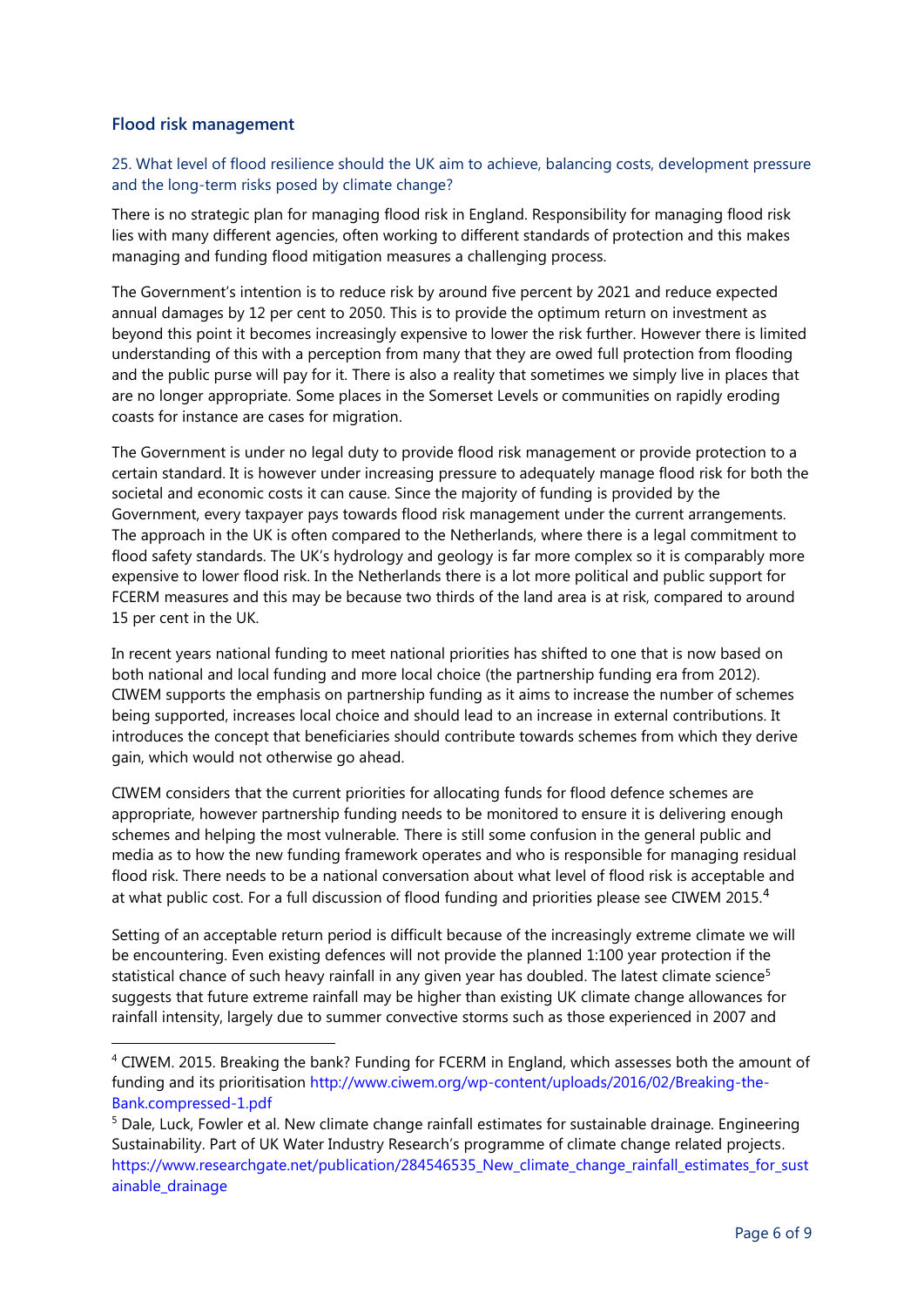2012. Sub-daily intensities are likely to increase at a higher rate than daily intensities because of the impact of phenomena such as intense convective cells. Picking a numerically convenient notional return period will be arbitrary and subject to challenge when flooding occurs more frequently than the statistics say is likely. The vocabulary around levels of protection will need to change because many do not understand the risk or the need to take action.

Similarly the level of acceptable damage will also be a function of preparedness and the durability of the assets at risk. So the consequence of the flood rather than the blanket expectation of avoidance needs to be factored in.

There is a tension between high-level policy for flood risk management and the public expectation for flood protection, between policies that rely on "resistance" rather than "resilience". There needs to be a focus on increasing the resilience of communities that benefit from defences and those living in flood risk areas to also change attitudes and take self-help measures.

Measures to enable a house to resist flooding have been developed. Existing householders in flood risk areas must be encouraged to obtain appropriate measures to be put in place when warning of flooding has been issued, especially given that at the end of Flood RE risk reflective pricing will come back into force in 2039. Defra should ensure that Flood RE has an explicit aim to build awareness of risk with those receiving assistance. It must incentivise owners to implement property level protection to increase their flood resilience so that they are insurable once the scheme ends.

Property Level Flood Protection (PLP) measures are those where the whole fabric of the building is addressed to minimise water ingress (e.g. flood doors, door barriers, self-closing airbricks, pumps). This provides an affordable and effective first line of defence in mitigating against internal flooding of property. The other is Property Level Resilience (PLR) measures which reduce the amount of damage and clean-up time should a property be flooded (e.g. tiled concrete floors, water resistant plaster, raised electrics).

Short term post-event Government repair funding is inadvertently creating a lack of trust in the industry, whereby opportunists are selling certified products but potentially not installing them properly or not factoring in the whole property's vulnerability, leading to potentially inadequate protection. Often solutions are marketed at a price which reflects the size of recovery grant available. This situation can actually hinder the sustainable growth of the industry by distorting market conditions to the detriment of more responsible providers.

There is a need to make people confident enough in the industry to act and install equipment and measures. Resilient repair is equally needed alongside PLP so that people can get back to normal as soon as possible after a flood. In July 2016 CIWEM convened a round-table discussion attended by senior figures from the industry and communities to debate these issues. What was common to all aspects of this discussion however was the need for a recognised standard of survey, inspection and certification during the PLP/PLR process to give the underlying confidence to property owners and insurers alike that the measures being put in place are as effective as they can possibly be.

New developments should not be allowed to add to flood risk, by not adding pressure to the drainage system and putting in place SuDS (see answer to question 23). Policies or funding streams should not incentivise building in the floodplain unless effective mitigation and resilience measures are included and the development in question is appropriate for its location.

26. What are the merits and limitations of natural flood management schemes and innovative technologies and practices in reducing flood risk? Note: "innovative technologies and practices" can include, but is not necessarily limited to, property level resistance and resilience, temporary defences, advances in predictive asset maintenance and innovative construction materials.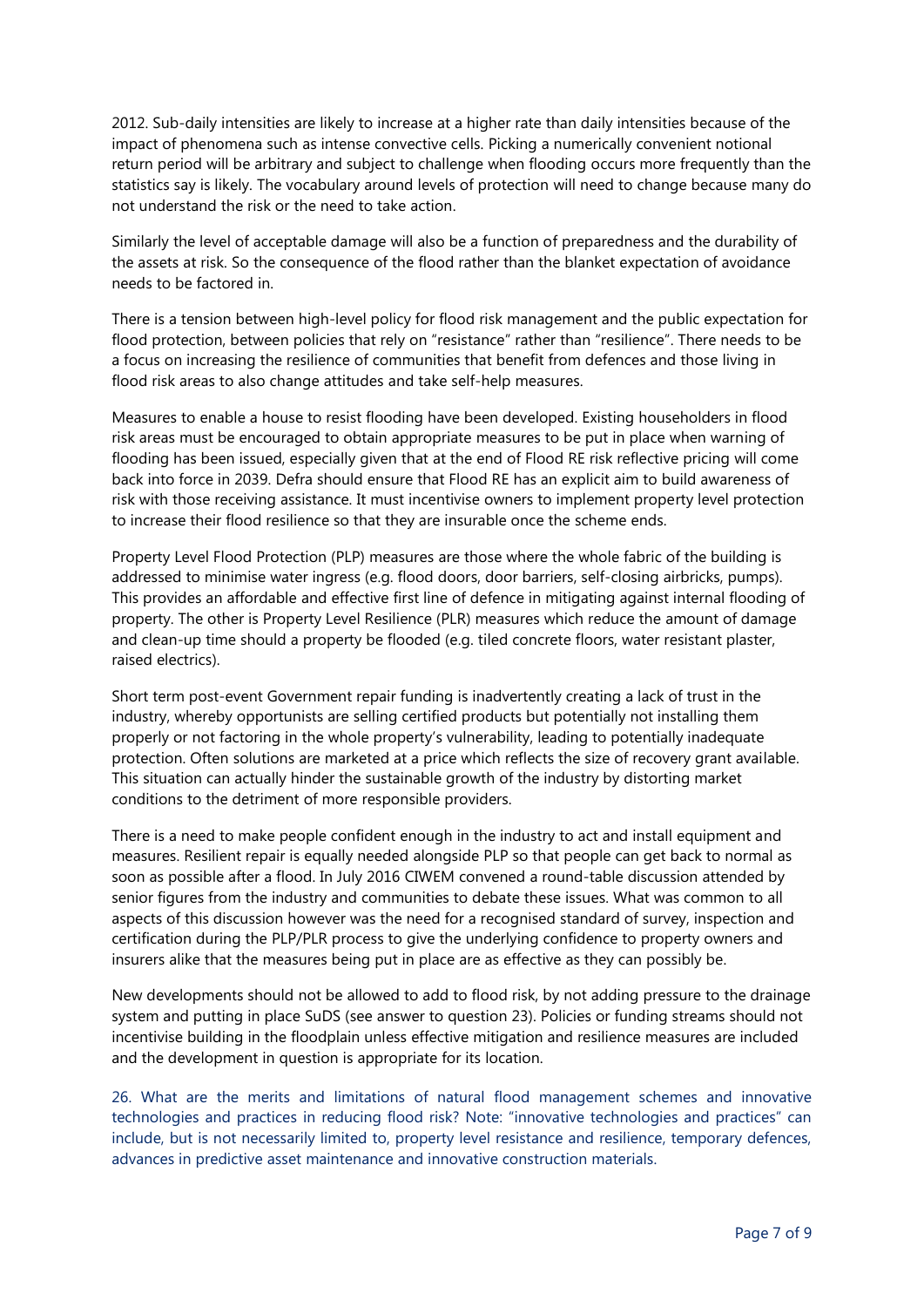When flood mitigation measures are progressed, affordability often limits the scale of measures that can be put in place, leaving a residual flood risk in extreme events. This can only be overcome by adopting innovative approaches to flood mitigation as part of catchment-wide planning, and ultimately preventing damaging and expensive water ingress to properties through PLP and PLR.

No strategy can eliminate flood risk. Natural flood management (NFM) measures are designed to manage risk by allowing identified areas to flood in order to decrease the flood risk elsewhere. These methods reduce the severity of flooding by gradually lowering the flood peak as it passes along a river.

NFM can reduce low return period floods. However flood damage is caused by long return period floods and NFM has limited, if any, mitigation of these. At Holnicote, modelling has clearly demonstrated a 25% reduction in 5 year return period flows, but minimal benefit in floods greater than about 25 year return period, i.e. the ones that cause the damage. Having said this there are a host of additional reasons for understanding improved land management and building more green infrastructure such as reducing soil erosion, improving biodiversity, water quality, soil fertility and amenity.

Good land management practices (agricultural soil management, sediment retention, floodplain reconnection, slowing surface water runoff, river restoration and re-planting) should be encouraged. Whilst these NFM methods are supported by evidence, there is a lack of empirical data at a catchment scale (i.e. their effectiveness is unique to the catchment). This has meant that it is difficult for schemes to attract national funding on the basis of current funding allocations through cost benefit assessments.

Similarly SuDS will not prevent major floods, but complement more catchment-wide thinking that promotes diffuse "networks" of flood response, rather than single large flood defence schemes. SuDS can reduce the pressure on conventional drainage systems that are often over-stretched, reducing sewer overflows (where surface water and sewer systems are combined) and additional costs. SuDS can be delivered in a variety of urban and rural contexts including housing, schools, community buildings, parks, public open spaces and highways. SuDS have far greater benefits beyond flood risk that are currently not being valued or assessed. See more in our report A Place for SuDS?<sup>6</sup>

See also the answer to question 25 for a discussion of property level protection.

## **Solid waste**

-

28. What are the barriers to achieving a more circular economy? What would the costs and benefits (private and social) be? Note: A "circular economy" is an alternative to a traditional 'linear economy' (i.e. make, use, dispose) in which products are designed and packaged to minimise waste, and resources are kept in use for as long as possible, e.g. through re-use, recycling and greater recovery of materials through the waste management process

The government has recognised the value and contribution a more circular economy (i.e. recent statements from Defra) but has chosen to leave it to the market to resolve, opting to step back from waste policy. In 2011 CIWEM published a report<sup>7</sup> on moving towards a circular economy and little progress has been made since.

<sup>6</sup> CIWEM. 2017. *A place for SuDS?* [www.ciwem.org/suds](http://www.ciwem.org/suds)

 $<sup>7</sup>$  CIWEM. 2011. Less is more: waste prevention and resource optimisation across a lifecycle.</sup> <http://www.ciwem.org/policy/waste-resources/>